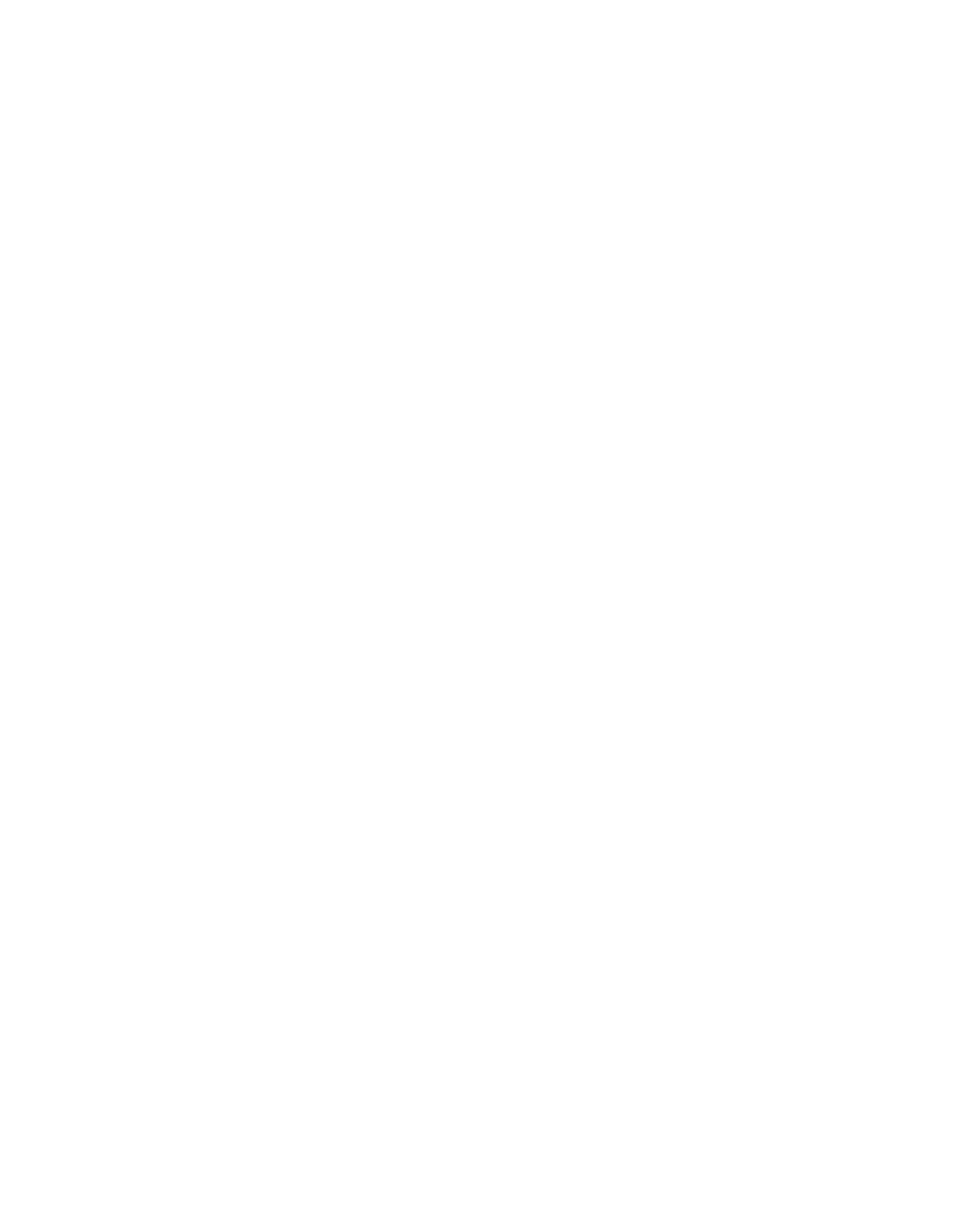

**Introduction** By Ambassador Cofer Black Coordinator for Counterterrorism

We've come to this moment through patience and resolve and focused action. And that is our strategy moving forward. The war on terror is a different kind of war, waged capture by capture, cell by cell, and victory by victory. Our security is assured by our perseverance and by our sure belief in the success of liberty. And the United States of America will not relent until this war is won.

> President George W. Bush on 14 December 2003 following the capture of Saddam Hussein

In 2003, terrorists struck at targets around the world, even as Iraq became a central front in the global war against terrorism and the locus of so many deadly attacks against civilians. Al-Qaida and other terrorist groups made clear once again their relentless pursuit of evil in defiance of any law—human or divine. The year saw heinous crimes against the international community, humanitarian organizations, and people dedicated to helping mankind:

- A bomb in a cement truck exploded at the United Nations headquarters in Baghdad in August, killing special UN representative Sergio Vieira de Mello and 22 other persons.
- The Baghdad International Committee for the Red Cross was bombed in October.
- The Catholic Relief Services headquarters in Nassiryah was destroyed in a bombing on 12 November.
- An explosion occurred near Save the Children USA's offices in Kabul in November; the agency has been providing education, health, and economic assistance to children and families in Afghanistan for more than 20 years.

Churches, synagogues, and mosques were all targeted by terrorists in 2003. Among the items captured from al-Qaida terrorists last year were copies of the Koran containing bombs. Clearly, these actions show the terrorists to be enemies of all people, regardless of faith.

The world must remain united against the terrorist threat. The United States, for its part, remains committed to implementing the National Strategy for Combating Terrorism. We will:

 • Defeat terrorist organizations of global reach by attacking their sanctuaries; leadership; command, control, and communications; material support; and finances.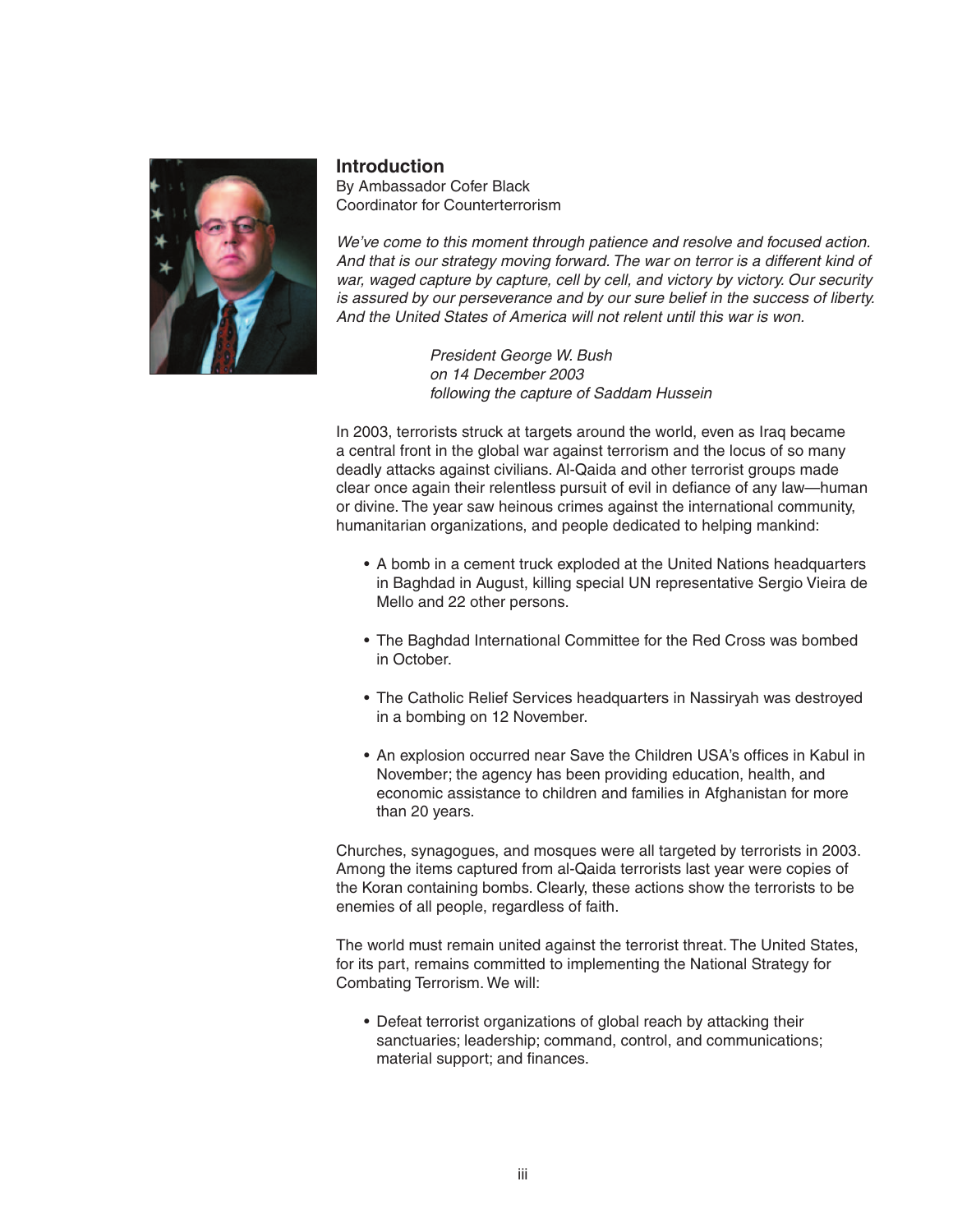- Deny further sponsorship, support, and sanctuary for terrorists.
- Diminish the underlying conditions that terrorists seek to exploit.
- Defend the United States, our citizens, and our interests at home and abroad.
- Use all the tools at our disposal: diplomatic, law enforcement, intelligence, financial, and military.

# **Diplomacy**

Through diplomacy, the Department of State promotes international counterterrorism (CT) cooperation that serves our own interests as well as those of our partners. We enhance the capabilities of our allies to fight the terrorist threat and facilitate the disruption of terrorist networks and the apprehension of terrorist suspects.

During the year, nations around the world continued to increase their counterterrorism efforts and to cooperate both bilaterally and regionally to deter attacks. The OAS, the European Union, the OSCE, ASEAN, APEC, and other organizations took concrete steps to combat terrorism more effectively and to cooperate with each other in the fight. Since September 11, NATO has made great strides in transforming its military capabilities to make the Alliance more expeditionary and deployable against terrorist threats. NATO currently makes a major contribution to the global war on terrorism by leading the International Security Assistance Force (ISAF) in Afghanistan. Additional Alliance counterterrorism contributions include a maritime terrorism monitoring presence in the Mediterranean Sea, a Chemical-Biological-Radiological-Nuclear defense unit, and a terrorism threat intelligence unit to enhance sharing of intelligence.

At the 2003 G-8 Summit in Evian, France, leaders established a Counterterrorism Action Group of donor countries to expand and coordinate training and assistance for countries with the will—but not the capabilities—to combat terror, focusing on critical areas such as terrorist financing, customs and immigration controls, illegal arms trafficking, and police and law enforcement. During the fourth regular session of the Inter-American Committee Against Terrorism (CICTE), member states agreed to a comprehensive work plan not only to strengthen border and financial controls but also to address threats to seaport and aviation security as well as cybersecurity. In June, President Bush announced a \$100 million Eastern Africa Counterterrorism Initiative to expand and accelerate CT efforts with Kenya, Ethiopia, Djibouti, Uganda, Tanzania, and other countries.

## **Law Enforcement**

The greatly increased law enforcement cooperation among nations that followed the 9/11 attacks continued to expand throughout 2003.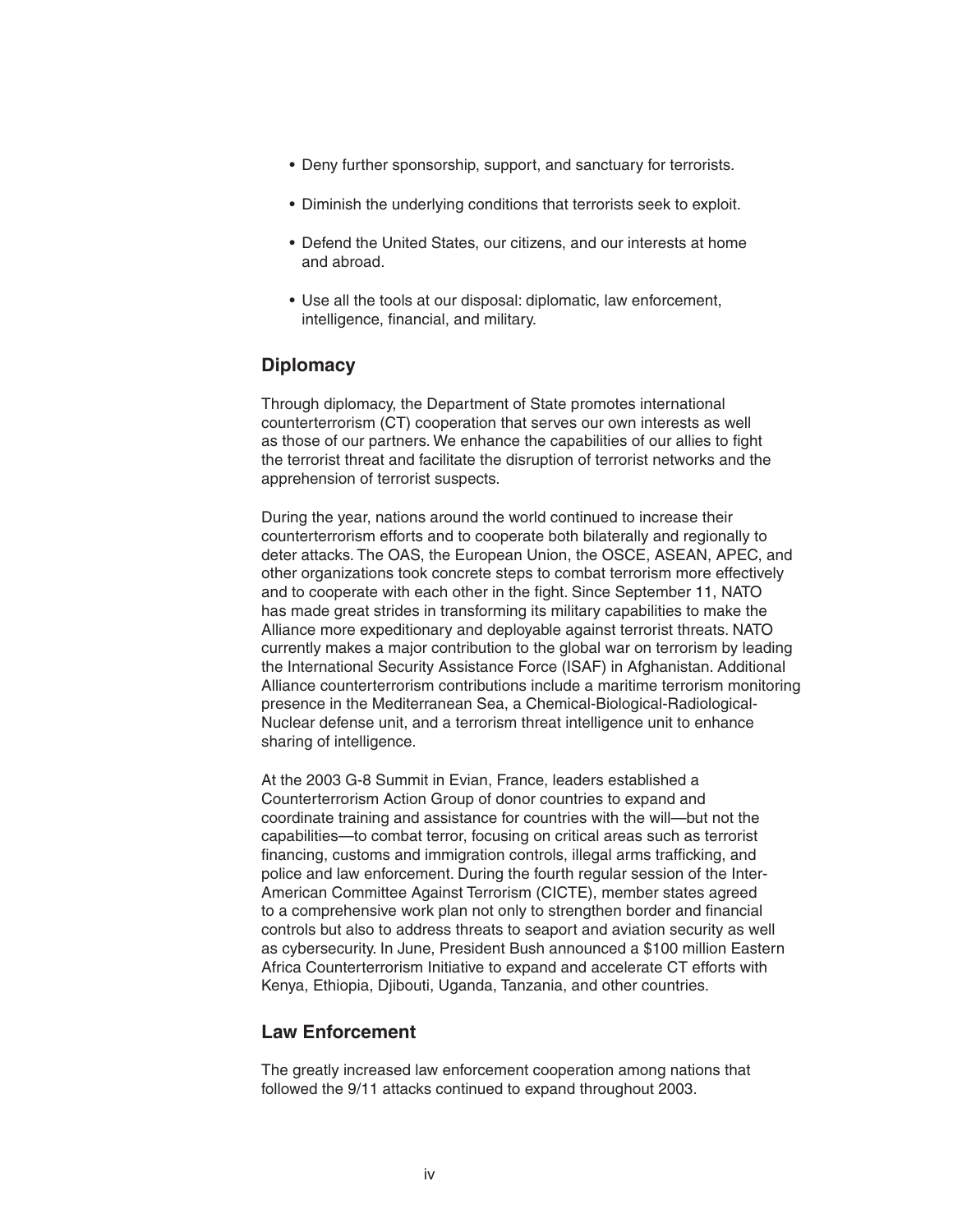Al-Qaida is no longer the organization it once was, largely due to such cooperation. Most of the group's senior leadership is dead or in custody, its membership on the run, and its capabilities sharply degraded. More than 3,400 al-Qaida suspects have been arrested or detained worldwide.

In the United States, international terrorist suspects repeatedly faced the rule of law:

- In February, the Department of Justice (DOJ) announced the indictment of the alleged North American leader of the Palestine Islamic Jihad, Sami Al-Arian, and seven co-conspirators. The indictment charges them with operating a racketeering enterprise that has supported numerous violent terrorist activities since 1984. Al-Arian and three others were placed under arrest.
- In March, DOJ announced the indictment and arrest of three members of the Army for the Liberation of Rwanda for the brutal murder in 1999 of two American tourists in Uganda.
- In May, a naturalized American citizen, Iyman Faris, pled guilty to surveilling a New York City bridge for al-Qaida, and in October he was sentenced to 20 years for providing material support to that group and conspiring to give them information about possible US targets for attack.
- Also in May, the Justice Department unsealed a 50-count indictment against two Yemeni nationals for the bombing in October 2000 of the USS Cole that killed 17 American sailors and wounded more than 40.
- In November, two Yemeni suspects were extradited from Germany to the United States on federal charges of conspiring to provide material support to al-Qaida and HAMAS.
- Throughout the year, numerous members of terrorist cells that were disrupted in Detroit, Portland, Buffalo, and Seattle pled guilty to or were convicted of charges of conspiracy to provide material support to terrorists, including al-Qaida and the Taliban.

## **Intelligence**

With enhanced intelligence sharing among nations, terrorists are being tracked down, and plots are being thwarted.

In March, al-Qaida operational leader and mastermind of the 9/11 terrorist attacks, Khalid Sheikh Mohammed, was captured in Pakistan and turned over to US authorities.

In August, his associate—Riduan bin Isomuddin, or Hambali—was arrested in Thailand and also turned over to US authorities. Hambali is believed to have been largely responsible for the terrorist attacks in Bali that killed more than 200 people.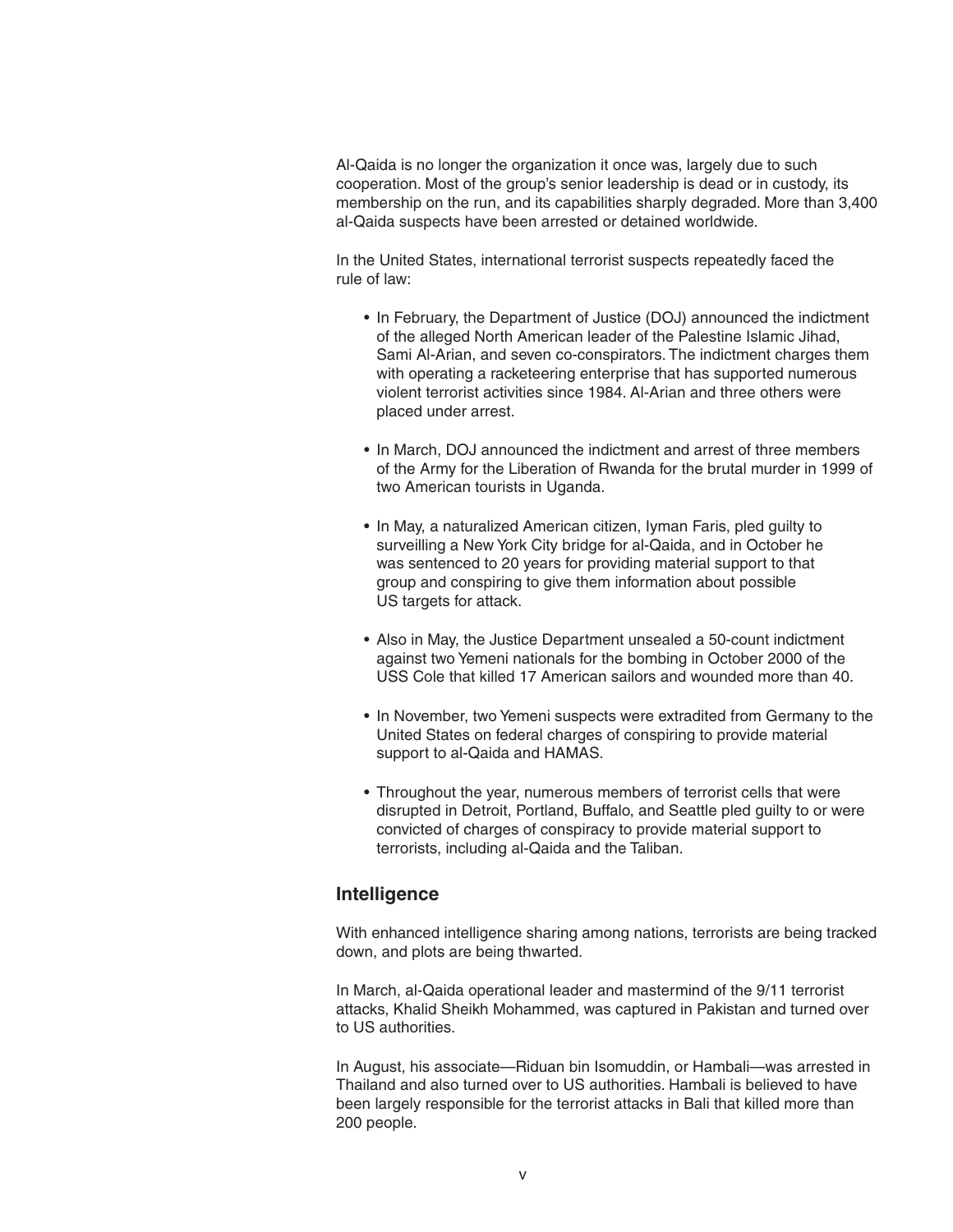Information gained from captured enemy combatants and imprisoned terrorist suspects continues to be exploited effectively around the world.

In January 2003, President Bush announced the creation of the Terrorist Threat Integration Center, which began operations last May. The center analyzes threat-related information collected domestically and abroad to form a comprehensive threat picture and to ensure information sharing among US agencies.

In September, Attorney General John Ashcroft, Secretary of Homeland Security Tom Ridge, Secretary of State Colin Powell, FBI Director Robert Mueller, and Director of Central Intelligence George Tenet announced the creation of the Terrorist Screening Center to consolidate terrorist watch lists and provide 24/7 operational support for the thousands of federal screeners across the country and around the world.

### **Financial**

The world community is waging an unprecedented campaign to disrupt the flow of money to terrorist networks and cripple their ability to operate on a global scale. The United States is working closely with other governments and international institutions to block terrorist assets overseas, take preventive measures to keep assets out of terrorist hands, and offer training and assistance to governments that seek to improve their institutional ability to carry out anti-money laundering strategies.

Virtually every country in the world has expressed support for the war on terrorist financing: 173 nations have issued orders to freeze terrorist assets, more than 100 countries have introduced new legislation to fight terrorist financing, and 84 countries have established financial intelligence units to share information.

The 31-member Financial Action Task Force (FATF), the world's standard setter for fighting money laundering, has adopted recommendations for countries that seek to protect their financial systems from terrorist financiers. More than 90 non-FATF countries and jurisdictions have already submitted self-assessment reports to FATF on their compliance with these recommendations.

Some 350 terrorist entities and individuals have been designated under Executive Order 13224, signed by President Bush on 23 September 2001, which freezes the assets of terrorists and their supporters and authorizes the government to identify, designate, and freeze the US-based assets of those who offer financial support to terrorist groups.

The Department of State's Counterterrorism Finance Unit and the interagency Terrorist Financing Working Group coordinate the delivery of technical assistance and training to governments around the world that seek to improve their ability to investigate, identify, and interdict the flow of money to terrorist groups.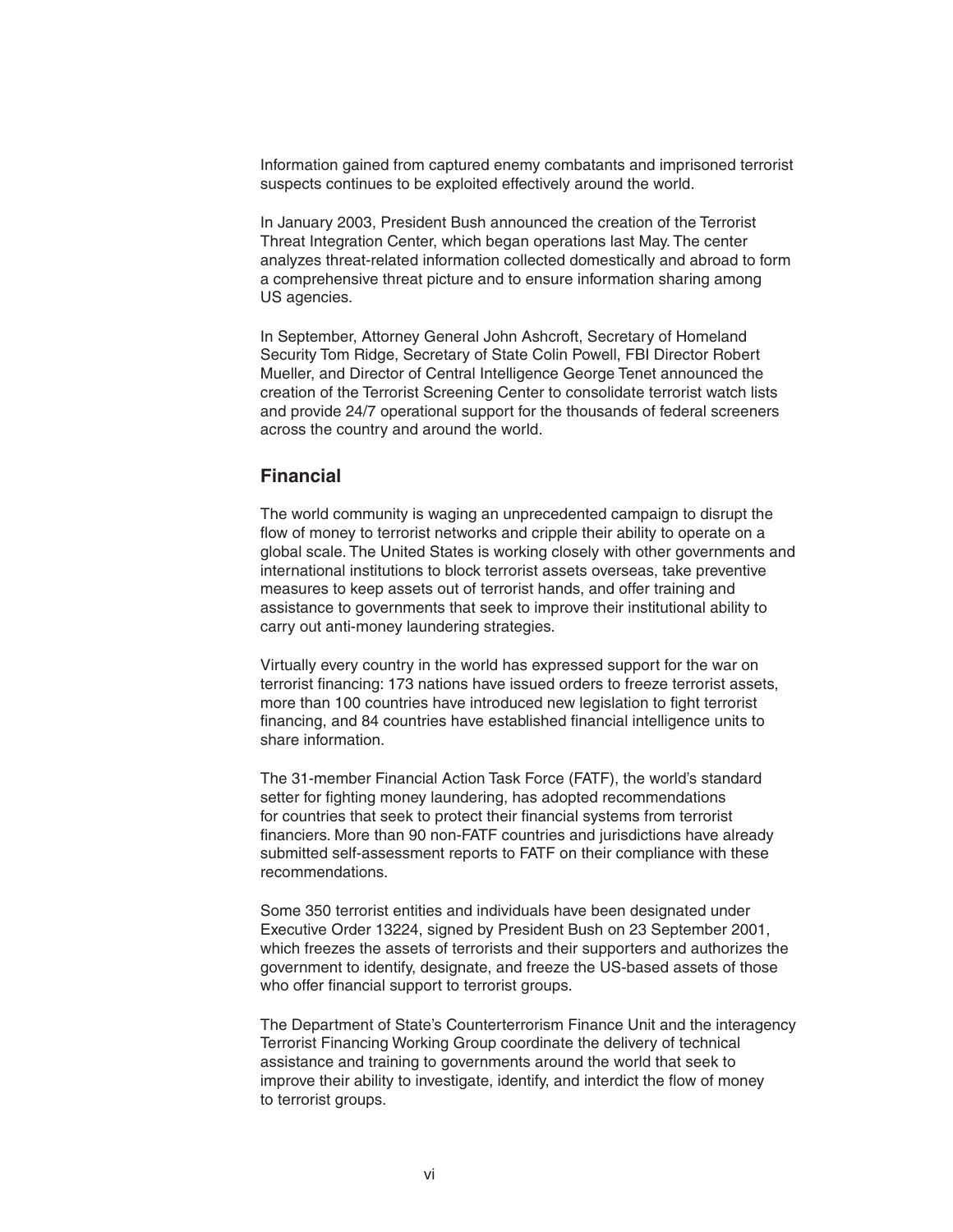The United States has blocked some \$36 million in assets of the Taliban, al-Qaida, and other terrorist entities and supporters; approximately \$26 million of this has been turned over to the Government of Afghanistan. Other nations have blocked more than \$100 million in terrorist assets.

## **Military**

In Iraq and Afghanistan, military force is being brought to bear against terrorists with real success.

The capture of Saddam Hussein in December 2003 was a major defeat for the thugs and terrorists who supported him. Through Operation Iraqi Freedom, the United States and its Coalition partners defeated the Saddam regime, effectively neutralizing a state sponsor of terrorism and removing a government that had used weapons of mass destruction against its own people. Iraq could no longer be used as a sanctuary by the network run by Abu Musab al-Zarqawi, whose relationships with senior al-Qaida leaders helped establish a poison-and-explosives training camp in northeastern Iraq.

During Operation Enduring Freedom, the United States has built a worldwide Coalition that dismantled the oppressive Taliban regime in Afghanistan and denied al-Qaida a safehaven. The Coalition remains engaged there.

(Most of the attacks that have occurred during Operation Iraqi Freedom and Operation Enduring Freedom do not meet the longstanding US definition of international terrorism because they were directed at combatants, that is, American and Coalition forces on duty. Attacks against civilians and against military personnel, who at the time of the incident were unarmed and/or not on duty, are judged as terrorist attacks.)

# **Conclusion**

We have made significant progress in the two and one-half years since the global war on terrorism began. But the ultimate success of this global counterterrorism campaign will hinge, in large part, on two factors: sustained international political will and effective capacity building.

First, we must sustain and enhance the political will of states to fight terrorism. The key to maintaining a coalition is underscoring to its members every day that the fight is not over and that sustained effort is clearly in their long-term interests. We have made tremendous progress on that score.

I would cite Saudi Arabia as an excellent example of a nation increasingly focusing its political will to fight terrorism. Saudi Arabia has launched an aggressive, comprehensive, and unprecedented campaign to hunt down terrorists, uncover their plots, and cut off their sources of funding. The horrific bombings in Riyadh in May and November served to strengthen Saudi resolve, hasten existing counterterrorism efforts, and open new avenues of cooperation. I have made numerous trips to the Kingdom during the past year and met with the highest levels of the Saudi Government, and I have been greatly impressed with the strides they have made and their seriousness of purpose.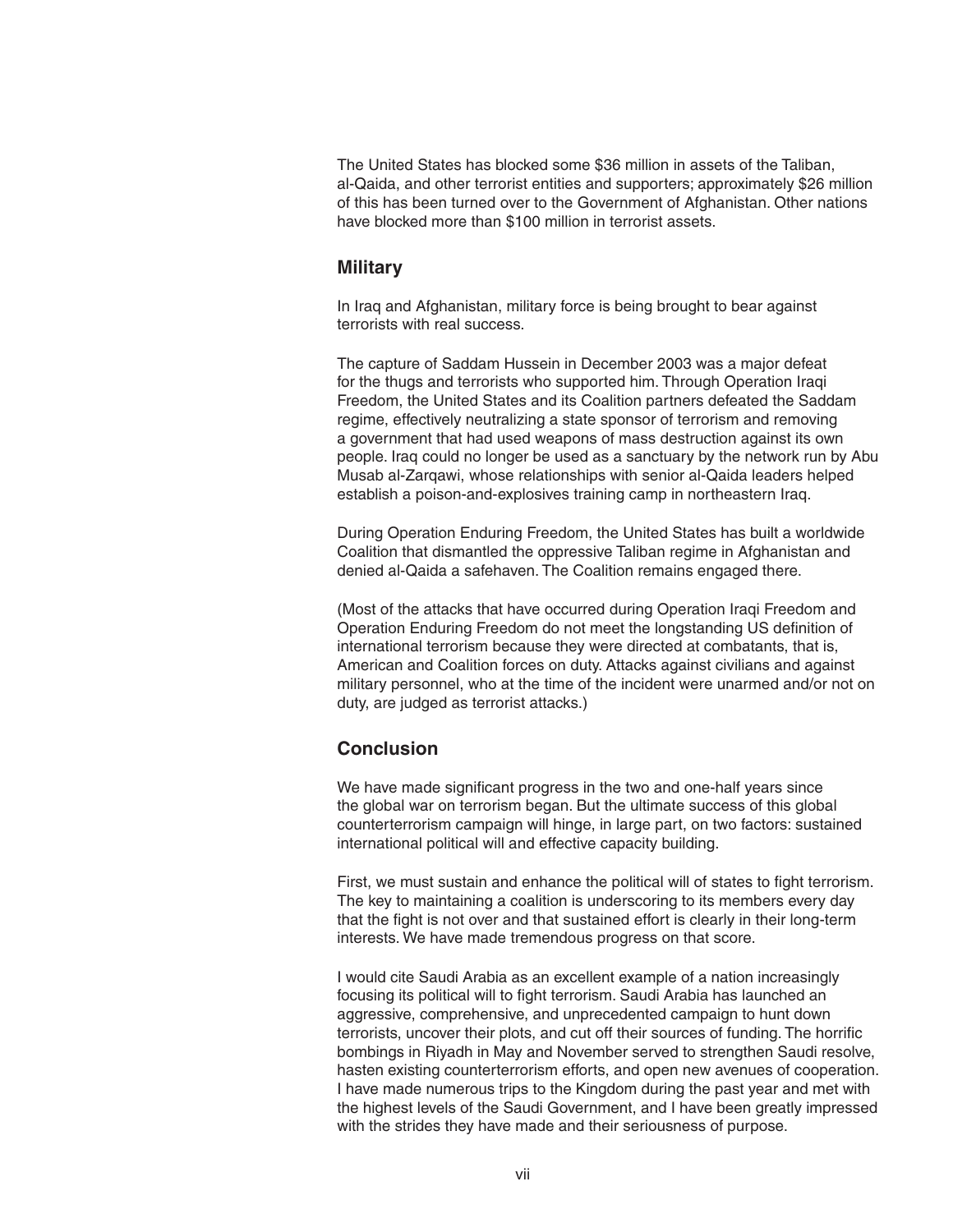Second, we need to enhance the capacity of all states to fight terrorism. The United States cannot by itself investigate every lead, arrest every suspect, gather and analyze all the intelligence, effectively sanction every sponsor of terrorism, prevent the proliferation of weapons of mass destruction, or find and fight every terrorist cell.

I would cite Malaysia as a nation that is helping others increase their counterterrorism capacities while also increasing its own. Malaysia opened the Southeast Asia Regional Center for Counterterrorism in August. Participants from 15 nations from South and Southeast Asia received US-provided training at the center in ways to cut off sources of terrorist financing. Malaysia is a key partner in the war on terrorism, and its role in creating a regional center for building counterterrorism capacity and sharing information about terrorism in Asia is most welcome.

The United States shares that goal of assisting governments to become full and self-sustaining partners in the global fight against terrorism.

This fight will be of uncertain duration, but additional deadly attacks are certain.

As Secretary Powell reminded us on the second anniversary of the September 11 attacks: "Led by the United States, nations all around the globe have come together in an historic effort to wipe terrorism from the face of the Earth. Faithful friends and former foes alike have united against terror, and we are bringing every tool of statecraft to bear against it—military, intelligence, law enforcement, financial, and most certainly diplomatic."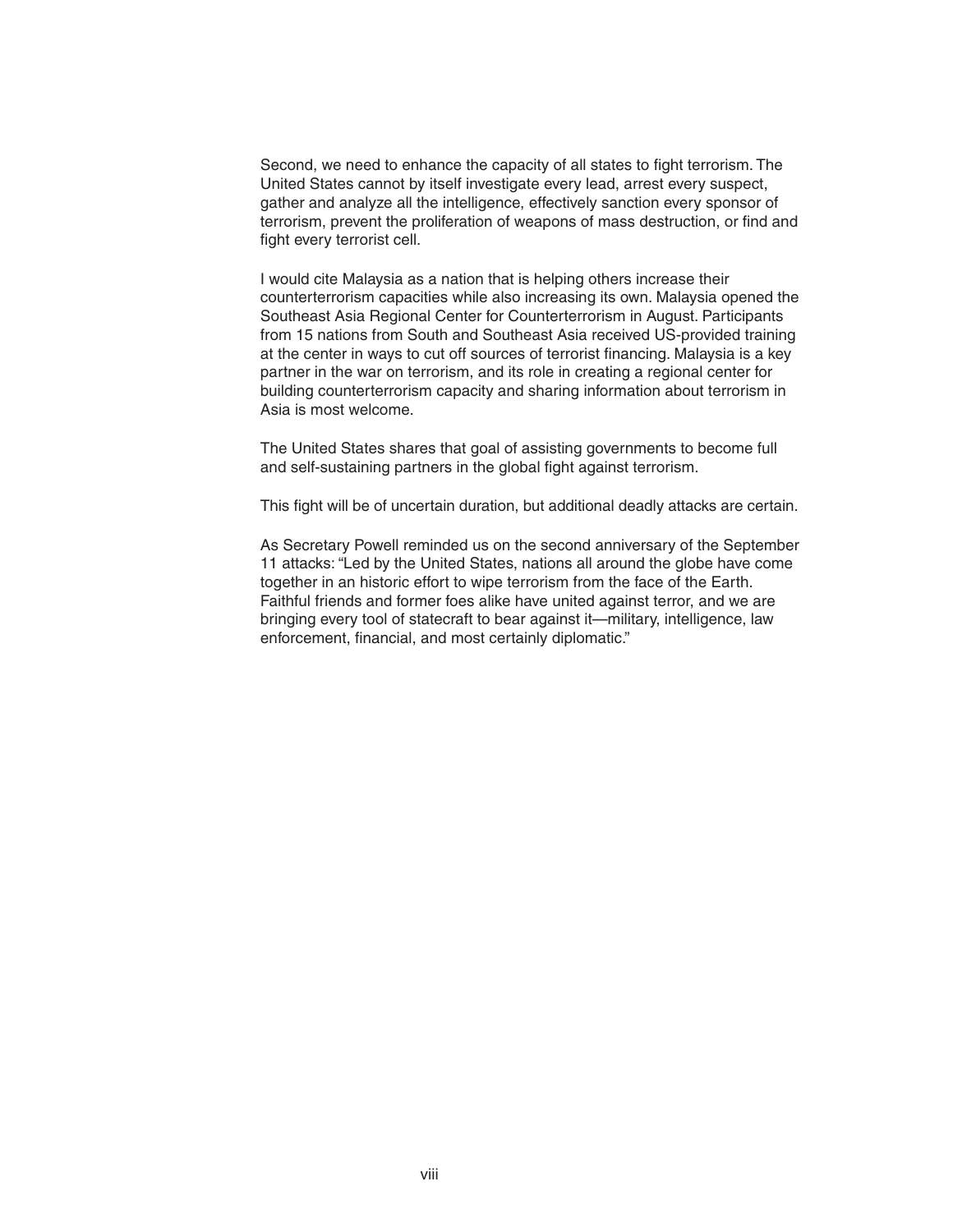# US Policy

President Bush has laid out the scope of the war on terrorism. Four enduring policy principles guide our counterterrorism strategy:

### **First, make no concessions to terrorists and strike no deals**.

The US Government will make no concessions to individuals or groups holding official or private US citizens hostage. The United States will use every appropriate resource to gain the safe return of US citizens who are held hostage. At the same time, it is US Government policy to deny hostage takers the benefits of ransom, prisoner releases, policy changes, or other acts of concession.

#### **Second, bring terrorists to justice for their crimes.**

The United States will track terrorists who attack

Americans, no matter how long it takes.

#### **Third, isolate and apply pressure on states that sponsor terrorism to force them to change their behavior.**

There are seven countries that have been designated state sponsors of terrorism: Cuba, Iran, Iraq, Libya, North Korea, Sudan, and Syria. (Although Iraq remains a designated state sponsor, sanctions against Iraq have been suspended. Iraq's name can be removed from the list once it has a government in place that pledges not to support acts of terrorism.)

## **Fourth, bolster the counterterrorist capabilities of those countries that work with the United States and require assistance.**

Under the Antiterrorism Assistance program, the United States provides training and related assistance to law enforcement and security services of selected friendly foreign governments. Courses cover such areas as airport security, bomb detection, hostage rescue, and crisis

management. A recent component of the training targets the financial underpinnings of terrorists and criminal money launderers. Counterterrorist training and technical assistance teams are working with countries to jointly identify vulnerabilities, enhance capacities, and provide targeted assistance to address the problem of terrorist financing. At the same time, special investigative teams are working with countries to identify and then dry up money used to support terrorism. We are also developing workshops to assist countries in drafting strong laws against terrorism, including terrorist financing. During the past 20 years, we have trained more than 36,000 officials from 142 countries in various aspects of counterterrorism.

A broad range of counterterrorism training resources from other US Government agencies, including military training by the Department of Defense, is being brought to bear to bolster international capabilities. We will work with the world community and seek assistance from other partner nations as well.

Our Terrorism Interdiction Program helps friendly countries stop terrorists from freely crossing international borders.

Our Rewards for Justice program offers rewards of up to \$5 million for information that prevents or favorably resolves acts of international terrorism against US persons or property worldwide. Secretary Powell has authorized a reward of up to \$25 million for information leading to the capture of Usama Bin Ladin and other key al-Qaida leaders.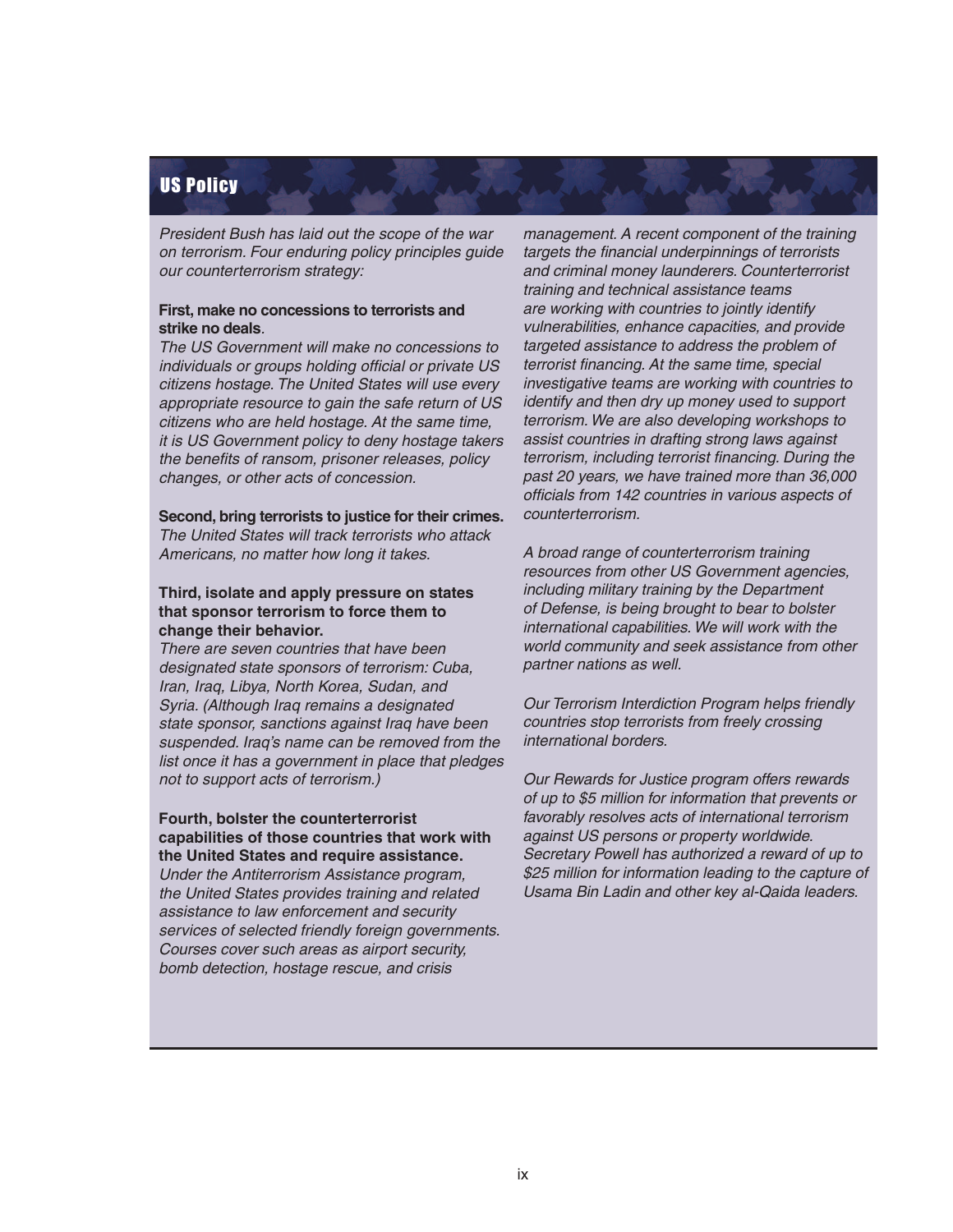## **Note**

Adverse mention in this report of individual members of any political, social, ethnic, religious, or national group is not meant to imply that all members of that group are terrorists. Indeed, terrorists represent a small minority of dedicated, often fanatical, individuals in most such groups. It is those small groups—and their actions—that are the subject of this report.

Furthermore, terrorist acts are part of a larger phenomenon of politically inspired violence, and at times the line between the two can become difficult to draw. To relate terrorist events to the larger context, and to give a feel for the conflicts that spawn violence, this report will discuss terrorist acts as well as other violent incidents that are not necessarily international terrorism.

# **Legislative Requirements**

This report is submitted in compliance with Title 22 of the United States Code, Section 2656f(a), which requires the Department of State to provide Congress a full and complete annual report on terrorism for those countries and groups meeting the criteria of Section (a)(1) and (2) of the Act. As required by legislation, the report includes detailed assessments of foreign countries where significant terrorist acts occurred and countries about which Congress was notified during the preceding five years pursuant to Section 6(j) of the Export Administration Act of 1979 (the so-called terrorist-list countries that have repeatedly provided state support for international terrorism). In addition, the report includes all relevant information about the previous year's activities of individuals, terrorist organizations, or umbrella groups known to be responsible for the kidnapping or death of any US citizen during the preceding five years and groups known to be financed by state sponsors of terrorism.

In 1996, Congress amended the reporting requirements contained in the above-referenced law. The amended law requires the Department of State to report on the extent to which other countries cooperate with the United States in apprehending, convicting, and punishing terrorists responsible for attacking US citizens or interests. The law also requires that this report describe the extent to which foreign governments are cooperating, or have cooperated during the previous five years, in preventing future acts of terrorism. As permitted in the amended legislation, the Department is submitting such information to Congress in a classified annex to this unclassified report.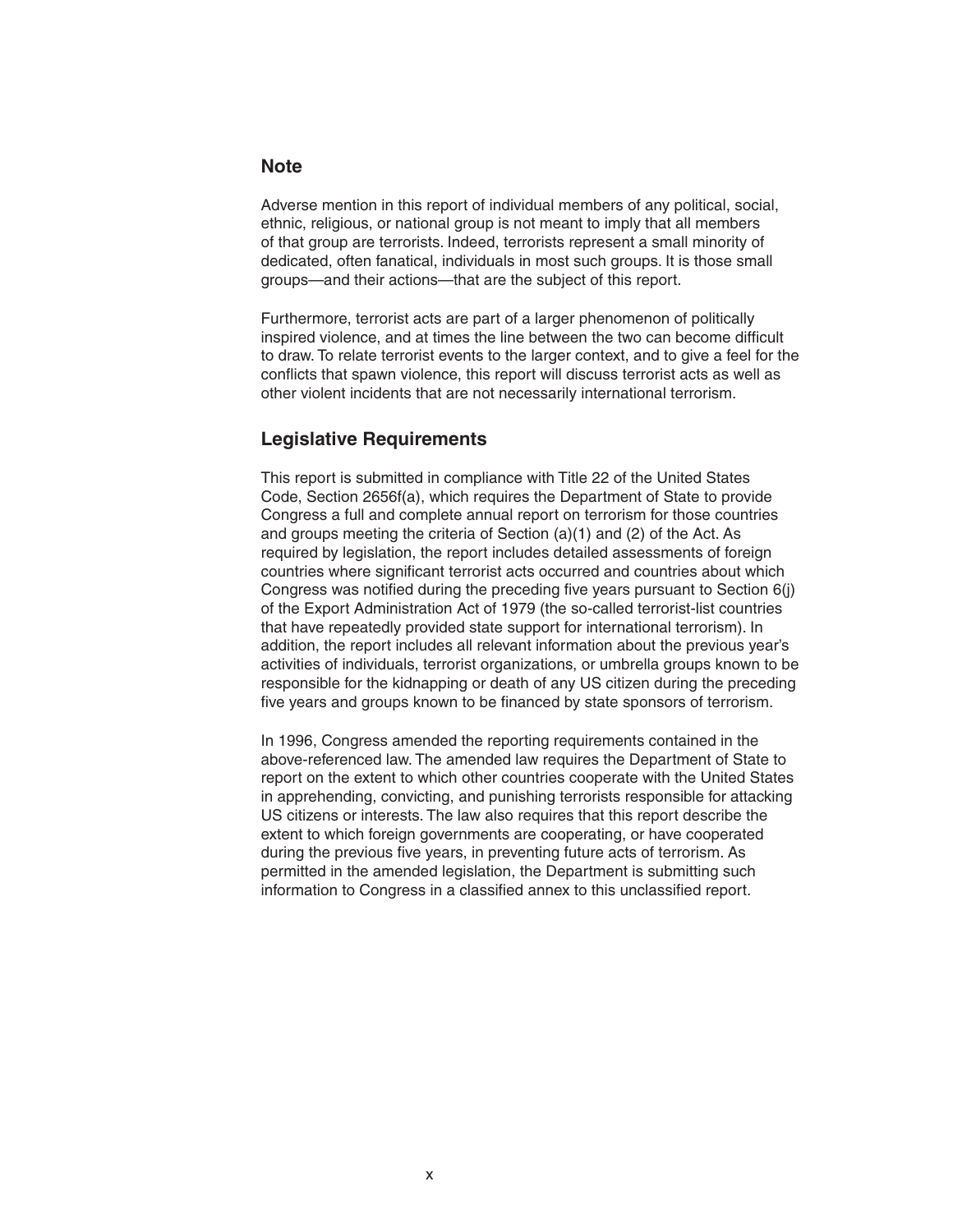# UN Role in Fighting Terrorism

The United Nations continues to provide focus and energy to the international community in its collective fight against terrorism. In 2003:

- The **Security Council** adopted four resolutions directly related to terrorism. Resolution 1456, drafted by the Foreign Ministers of the Security Council in January, reinforced the Council's commitment to combating terrorism and Resolution 1455 strengthened the mandate of the 1267 Sanctions Committee (see below). Resolutions 1465 and 1516 condemned specific acts of terrorism in Bogota, Colombia, and in Istanbul, Turkey.
- The **Counter Terrorism Committee (CTC)**, established by Security Council resolution 1373 after September 11, made progress toward its ambitious goal of raising the level of performance of the governments of all 191 member states in the fight against terrorism. Since the CTC's inception, all 191 members have interacted with the CTC, and many have taken positive steps as a result, such as acceding to the 12 international terrorism conventions or revising their own laws to better fight terrorism. As a force multiplier, the CTC has been successful in involving international, regional, and subregional organizations in the fight against terrorism.
- The **1267 Sanctions Committee**, also established by the Security Council, maintains a list of individuals and entities associated with al-Qaida, Taliban, and/or Usama Bin Ladin subject to international sanctions—asset freezes, travel bans, and arms embargoes that member states are obligated to implement. The Committee list contains nearly 400 names, including some of the most notorious

 al-Qaida–related individuals and groups. An estimated \$136 million in assets has been frozen by member states.

- The **General Assembly** negotiated and adopted an antiterrorism resolution, 58/81, and continued work on the negotiation of a Comprehensive Convention on International Terrorism and Nuclear Terrorism.
- **Secretary General** Kofi Annan continues to effectively use the bully pulpit to condemn terrorism. In a speech on 22 September, he said, "Terrorism is a global threat, and it can never be justified. No one has the right to kill innocent civilians. On the contrary, the use of terrorism to pursue any cause—even a worthy one-can only defile that cause, and thereby damage it."
- **UN Secretariat** staff of the Terrorism Prevention Branch in Vienna, Austria, continued to help countries build the legal framework necessary to ratify and implement the 12 international counterterrorism conventions.

**UN Specialized Agencies** are also involved in the fight against terrorism. For example, the International Maritime Organization and the International Civil Aviation Organization engaged in security-related activities designed to make it harder for terrorists to operate in the commercial shipping and aviation arenas. The **International Atomic Energy Agency** conducted missions that enhanced the controls on radioactive materials.